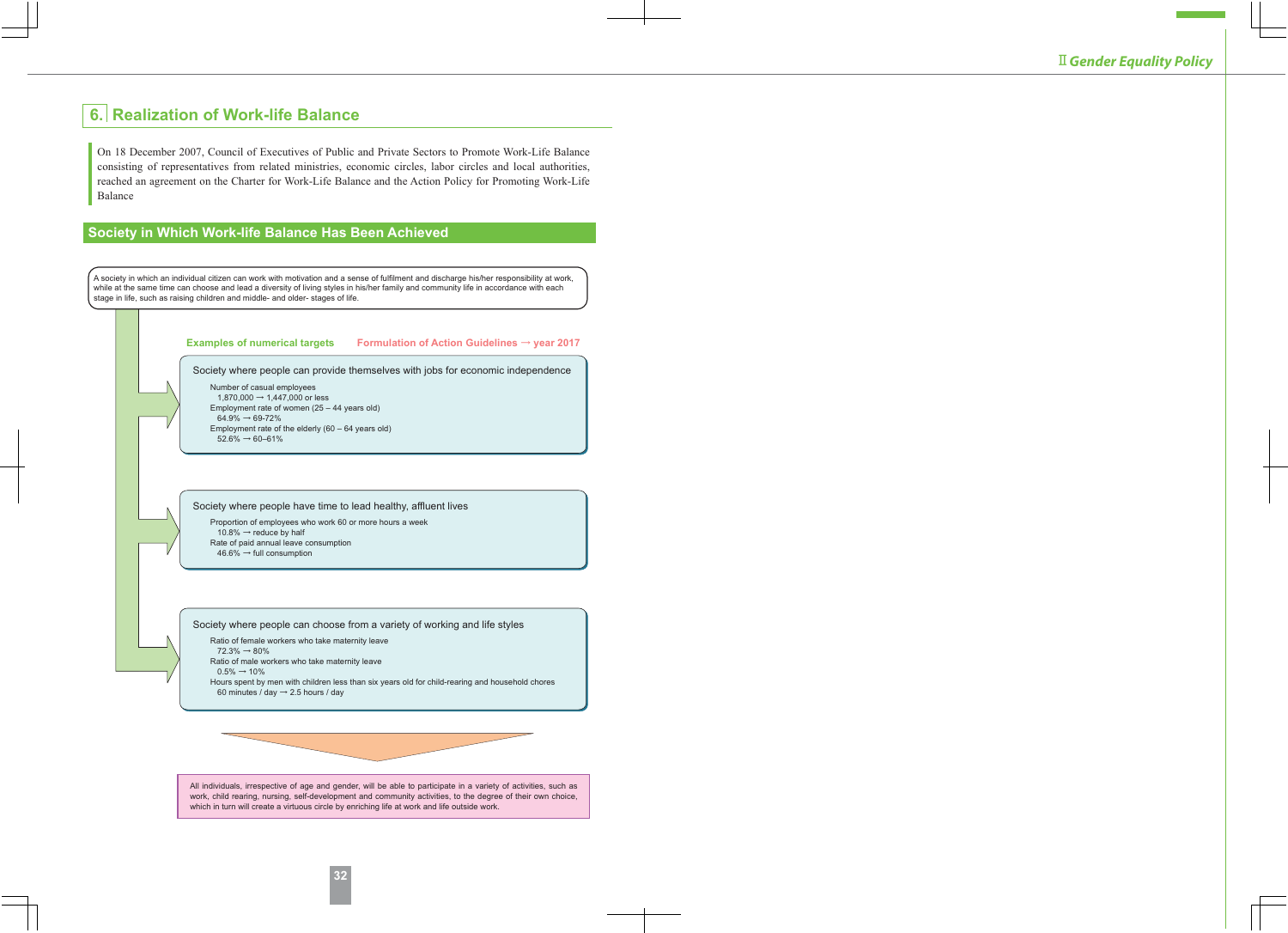### **Example of National Government Initiatives**

#### **● Project for promotion of work-life balance**

Invite 10 major socially influential companies in Japan to take part in the "project for promotion of the work-life balance" (a model program for the promotion of work-life balance) and widely publish their own initiatives toward realizing work-life balance and the positive outcome thereof, in order to increase social awareness.

#### **● Establishment of a "website to support the introduction of permanent employment with reduced working hours scheme"**

The permanent employment with reduced working hours scheme is designed to allow those people who were unable to stay at jobs due to various constraints such as child care and family care the flexibility to choose from among various working styles. For companies, it should serve as a personnel system effective in reducing employee turnover and invigorating the organization. It is expected that the scheme will be widely introduced and adopted. A website was set up in December 2008 to provide brief information about the scheme, examples of its application, and procedures for its introduction.

#### **● Promotion of the accreditation (Kurumin Mark) based on the Act for Measures to Support the Development of the Next Generation**

In accordance with the Act for Measures to Support the Development of the Next Generation, the general business owner action plan is to be drawn up and registered, and those companies that have met certain criteria by achieving objectives of the action plan are to be accredited by the Minister of  $\sqrt[k]{ }$ Health, Labour and Welfare. With the revision of the Act (which is to come into force in April 2011), the scope of the obligation to draw up and submit the general business owner action plan is expanded from companies with 301 and more employees to include companies with 101 and more employees.

#### **● "New zero wait Listed Children Strategy" (establishment of "Anshin Kodomo Kikin fund")**

In order to extend, substantiate, and promote child care services and after-school services, in terms of both quantity and quality, the "New zero wait Listed Children Strategy" was drawn up and is being implemented under a three-year intensive implementation period in fiscal 2008. During fiscal 2008, as part of the "New zero wait Listed Children Strategy," measures were taken to set up more childcare centers in order to respond to new demand for certified childcare facilities and other child care services. Training courses were organized to improve the quality of child care services. The "Anshin Kodomo Kikin fund" was set up in all prefectural and city governments to develop support environments for child rearing.

#### **● Promotion of the "After-School Plan for Children"**

Empty classrooms in primary schools will be made use of, in order to provide places for children's after-school/weekend activities, such as playing games, doing experiments and studying and other interactions, thereby promoting sound growth for children.

#### **● Publication of Daddies' Experiences of Paternity Leave**

For the purposes of changing perceptions in the workplace and at home, experiences of male workers who have taken paternity leave or are on paternity leave will be collected and compiled as "Daddies' Experiences of Paternity Leave." It will be published as practical examples of taking paternity leave and going back to work afterwards.

#### **● "Change! JPN" Campaign**

In December 2007, following an agreement between representatives of business, labor, and government, the "Charter for Work-Life Balance" and the "Action Policy for Promoting Work-Life Balance" were formulated, based on which a public-participation-type campaign under the slogan "Change! JPN" is being promoted.



#### **● Review of the situation of father's participation in child rearing and of the working style during the child rearing period**

The Act on the Welfare of Workers Who Take Care of Children or Other Family Members Including Child Care and Family Care Leave was revised. Specifically, with a view to realizing a working style that allows fathers to participate in child rearing, the "Papa & Mama Child Care Leave Plus" (a period of leave will be extended when both mother and father take child care leave) was introduced. Also, application of "child-rearing (short-time) work" as well as exemption from overtime work during the child rearing period was made obligatory.